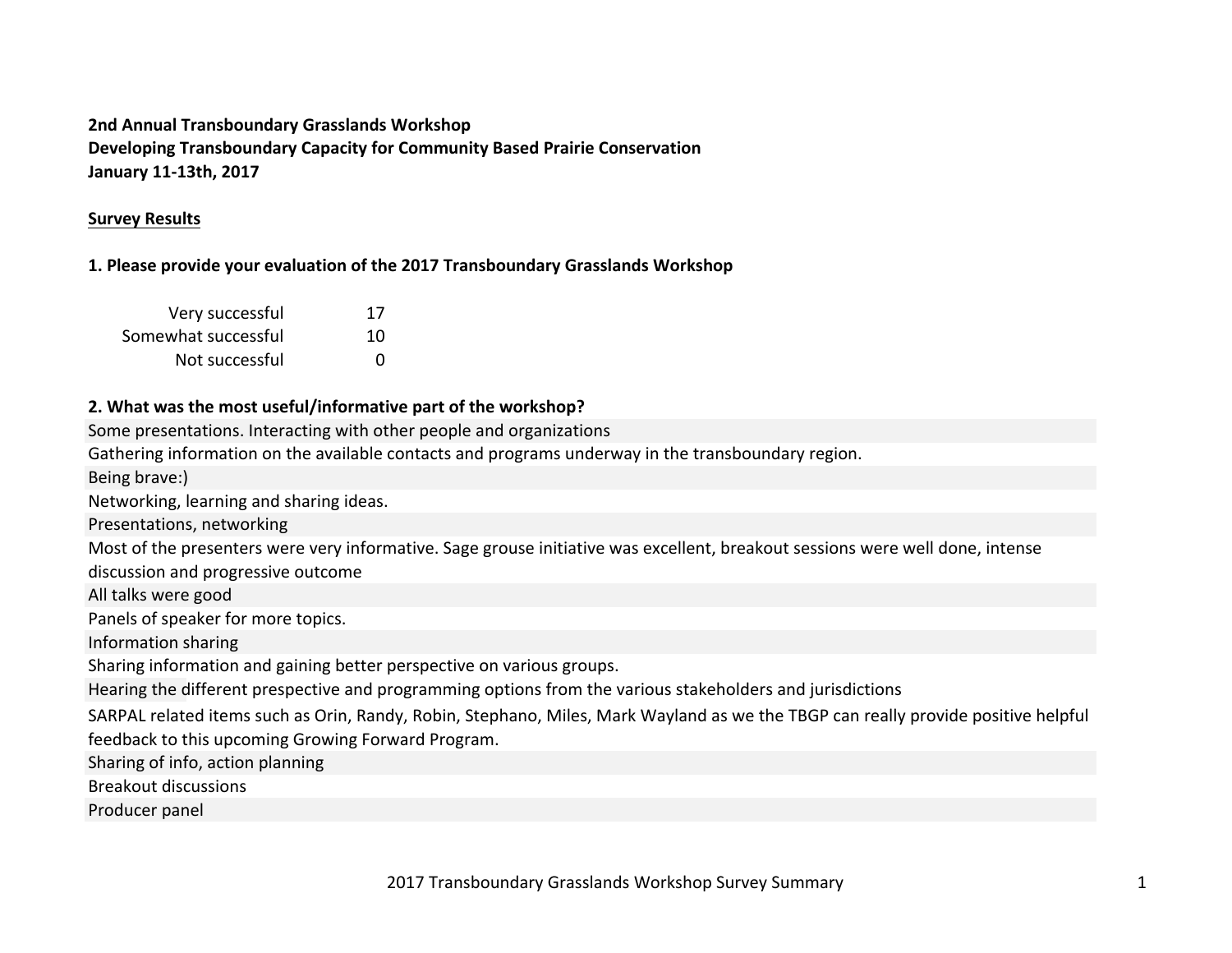Networking, meeting people face to face; putting my organizations work into perspective; seeing innovative projects that inspire the work we all do as organizations that are involved in grassland conservation

Indigenous perspective was very enlightening and valuable. We need to further our cultural and spiritual connections to the prairie. Good breakout sessions.

Anderson Ranch presentation, sharing the complimentary nature of local ecological knowledge and rigorous scientific methods and reporting.

Information from the panels such as the amount of CO2 that is sequestered in grasslands and the overal support for the importance of ranchers and their management of the grasslands. Also the networking with other groups.

Open discussions at tables

Meeting different people, hearing the different perspectives, enhancing network and knowledge of what is going on in the grasslands.

Presentations on Sustainable Beef Roundtable, New SARA policy presentations with specifics.

The broad scope of what is being done throughout the area. The breakout groups.

Networking, visiting; First Nations participation.

Networking, meeting people from many different organizations.

Networking, great speakers, many ideas to take home and use at our Forums/AGM

Every presentation was very informational

#### **3. What was the least useful part of the workshop?**

Roundtables.

Although the spiritual aspects of First Nations relationship with the land and their efforts to maintain their native languages was very interesting and important, it didn't really tie to grassland conservation and management in my mind. It was important and informative, but seemed off-topic to me.

Breakout sessions

Previous presentaion from Wednesday in the Thursday 1-2pm time slot.

Few topics did not fit as well as others (language)

A bit too much repetition in presentations between day 1 and day 2. Would have been good to have solicited more presenters from a wider variety of groups.

Breakout session 1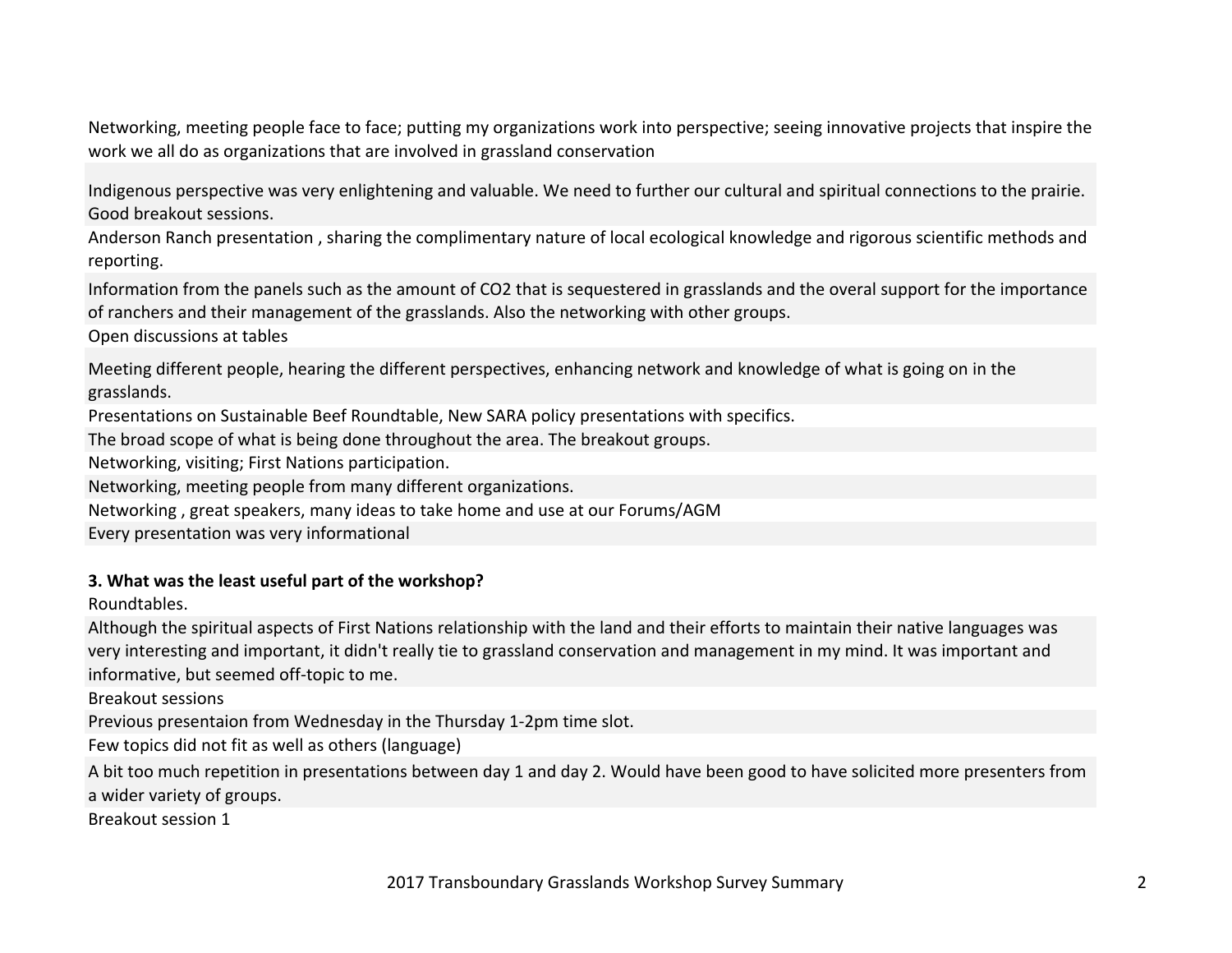Some of the indigenous topics did not fit in well not cohesive whereas Day 1 Wed was more focused and relevant. Also how the agenda was not updated and chair should have stated/informed participants about changes.

Struggling to tie language laws to grassland conservation

Breakout themes

Repetition of presentations for those who attended the entire workshop.

Not entirely clear on the outcomes actions that will be taken to broaden the support for the work to get completed.

Not to be disrespectful, but the weight of First Nations discussions was not well connected to grassland conservation.

## 4. What would you add/change if anything?

Have dinner in a separate room. Provide attendees with a list of contacts that attended, complete with contact info and organization affiliation.

Longer networking breaks.

Please be sure to keep all speakers on schedule. It seems everyone was to stay on track except the First Nations presenters.

Integrate indigenous component into main workshop, timing, January sucks but works.

Have name tages. Have Brian Lee talk earlier in the agenda.

Some speakers presentations were good but went on perhaps too long (late presentation on sage grouse)

Proivde nametags

Need people to make presentation on their mission and how they envision successful grassland conservation.

Speed up overall process to take advantage of opportunities

Representation of 1st day was not needed for those of us present on both days.

Allow breakout groups time for open discussion to investigate new ideas.

Have breakout on day 1 to get people talking.

Definitely have name tags.(Really helps in networking but thanks for the email list). More clarity re:agenda, lots of changes made it hard to follow at times.

Develop a grop similar to the North American Waterfowl Management Partnership (NAWAMP) to proceed own fundraising, governance structure, etc.

More open discussion, small and large group versus presentations.

Drinks available during workshop dinner to encourage people to stay together and collaborate, communicate. Maybe add a question on registration if unsure.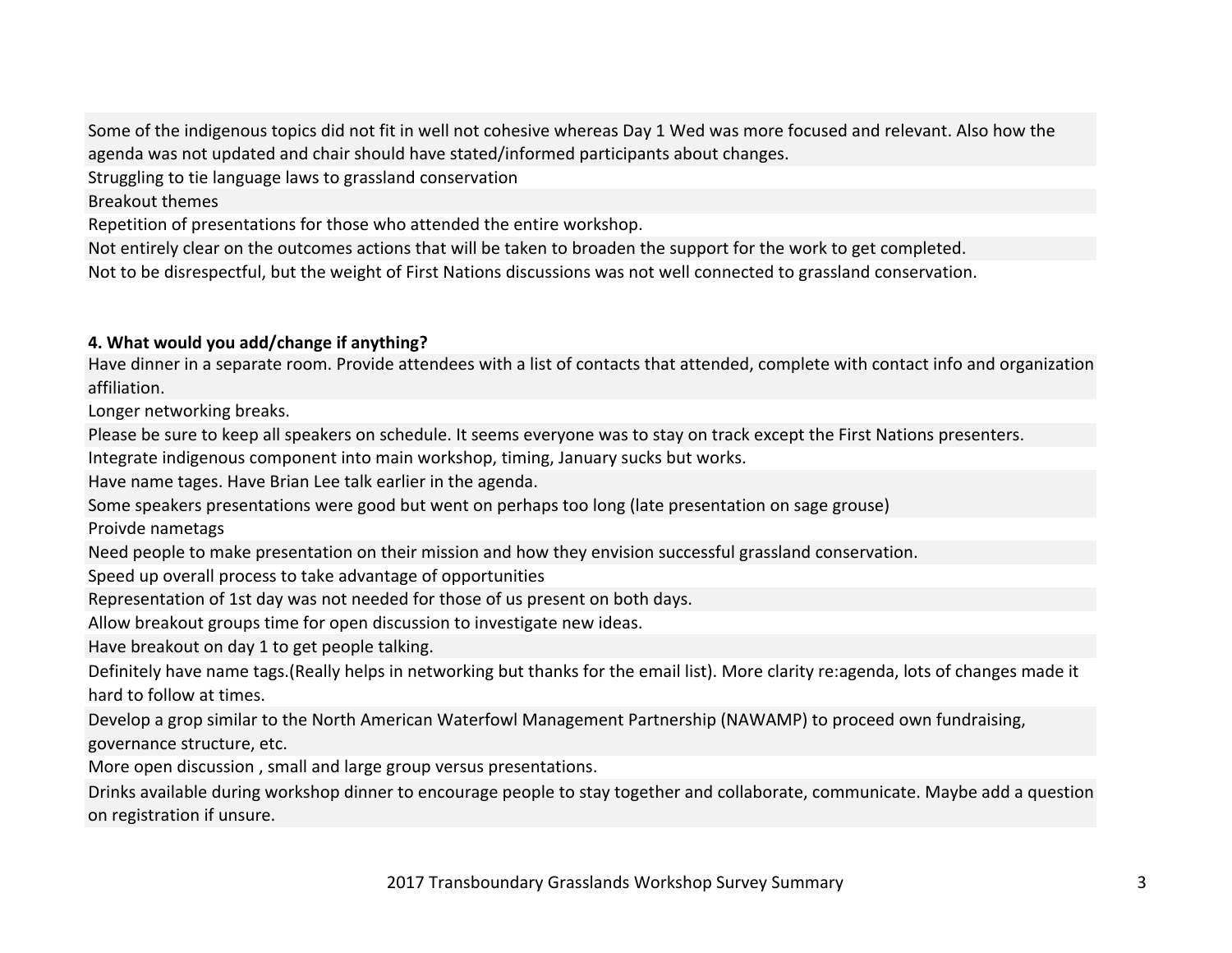Think we should choose a specific topic focus on that for a workshop. Get into some real, nitty gritty problem solving instead of vague planning.

Name tags. More accurate agenda, likely due to weather. But good juggling to keep things informative and full Too late start on the second day

# **5.** What is the single most important contribution you can make following this workshop (with respect to transboundary **grasslands initiatives)?**

Continue the work of our organizations.

I can provide producers with information on available programs and funding opportunities to better conserve and steward these working landscapes

Staying connected, on the ground, ensuring we stay respectful to each others different routes but maintain acknowledgement of common goals

Follow up with networking for potential partnerships. Support the work of steering committee on follow-up.

Further public education.

Awareness of grasslands/transboundary

Decifering government policy that inhibits/assists conservation.

Continue to evaluate our funding programs to enhance how they can be delivered where possible.

Help the steering committee an provide funds to bring ranchers to the table.

Core team review/critique of SARPAL funding model

Reporting back to Northern Plains Conservation Network.

Calling people in the TGP when projects, problems or opportunities present.

Immediately see if NCC can put stories on our website to promote other initiatives. Increase our organizational support for these

Relay information and knowledge learned here to groups in AB, re. spread the word.

Promote the importance of grasslands.

Bring this information back to the Milk River Watershed Council Canada to further strenthen our next state of the watershed report. Help with organizing, coordinating meeting in Montana. Follow up with sourcing same partnership training.

Keeping the information learned in mind as I do my own work (eg. Knowledge of what conservation is active on the ground)

Help with workshop planning, inform landowners/supervisors, do research on things I've heard here.

Spreading the concept/work that the TBG is working on.

Contacts and knowledge from other jurisdictions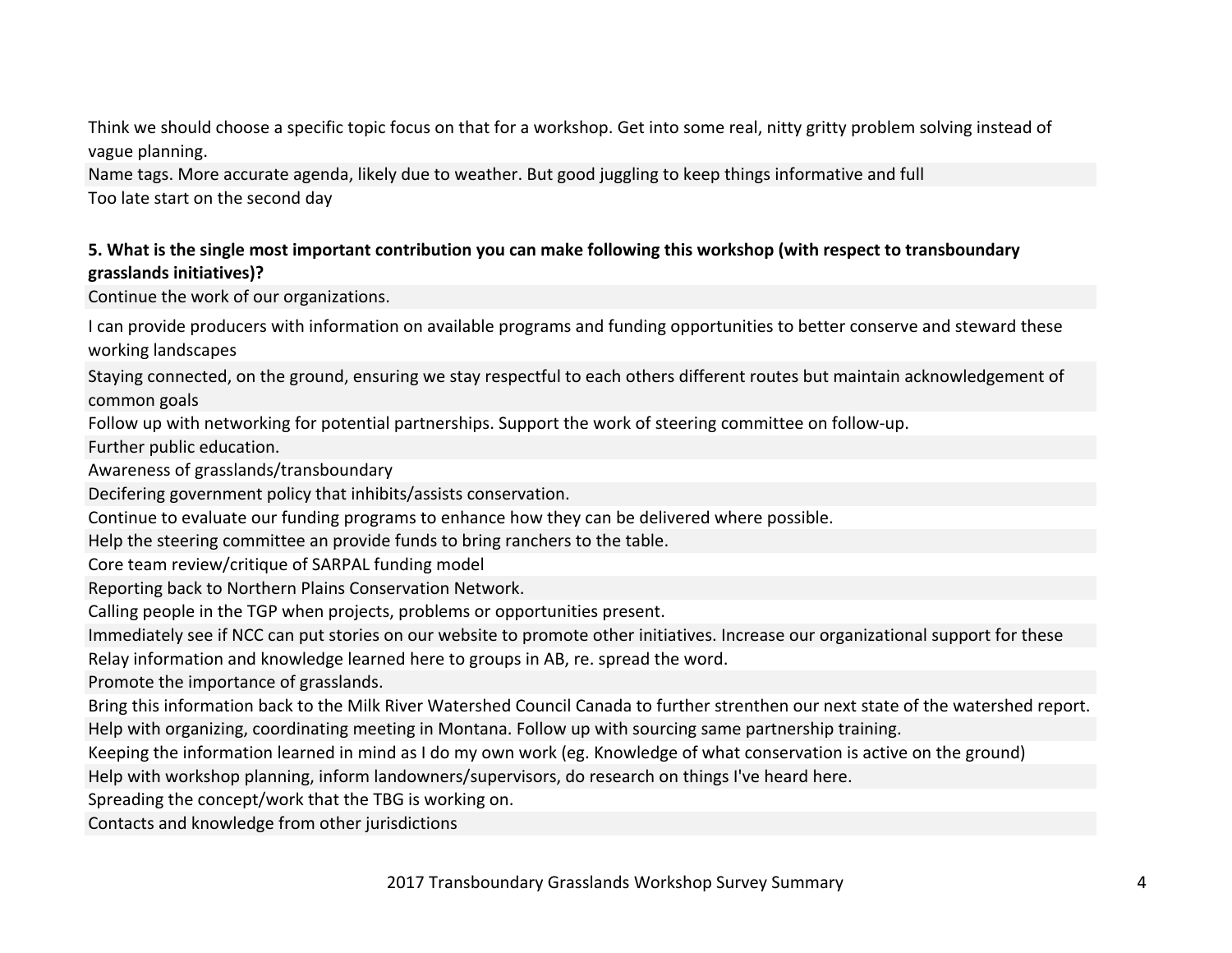I'm just happy to know and have heard that the landowner's actually do know their land and their management practices are valued and offer a great resource to other and to wildlife.

Improve stewardship messaging and cooperation with MT partners.

## 6. If there is another transboundary grasslands workshop, what do you think the focus should be?

Should be in the US and see if there is projects that are working that have not been reported on yet.

On contacts and opportunities to the programs together between borders.

Maintain focus on partnership, keeping each informed on what is going on and how we can cross polinate.

Common issues both Canada an US share (conservation related)

Grasslands and carbon. PFRA pastures.

Vision of where we want to be in terms of grassland acres protected, wildlife etc.

Water control agencies, local gov't mechanisms, how they work in SK, AB, MT, national and international mechanisms, conservation Communication amongst all stakeholders to establish a good base.

Government policy, property rights, economic challenges, conservation should not be done at any cost, needs to be win/win with those that manage land.

Focus on continued relationship and partnership building

Need to determin the areas in which we are able to work together.

What MT wants to focus upon and then the core team can modify/refine.

Networking the networks.

Removing barriers.

Producer success stories, outcomes achieved by program type

Connectivity; tools available for conservation (talks and discussions on the available tools for conservation); how to successfully integrate SAR, habitat, culture and livelihood within conservation

Better understanding the status of the grassland ecosystem, how much native grassland remaining across three jurisdictions

Working committee structure/governance structure, communication strategy, fundraising strategy. Build capacity

Funding to create incentives for good grassland management.

Role of the TGP in coordination, communication.branding, training and capacity building.

Trust building

Grassland conservation, invasives.

Prioritize the actions needed to ensure grasslands conservation. Then create an action plan to complete the actions.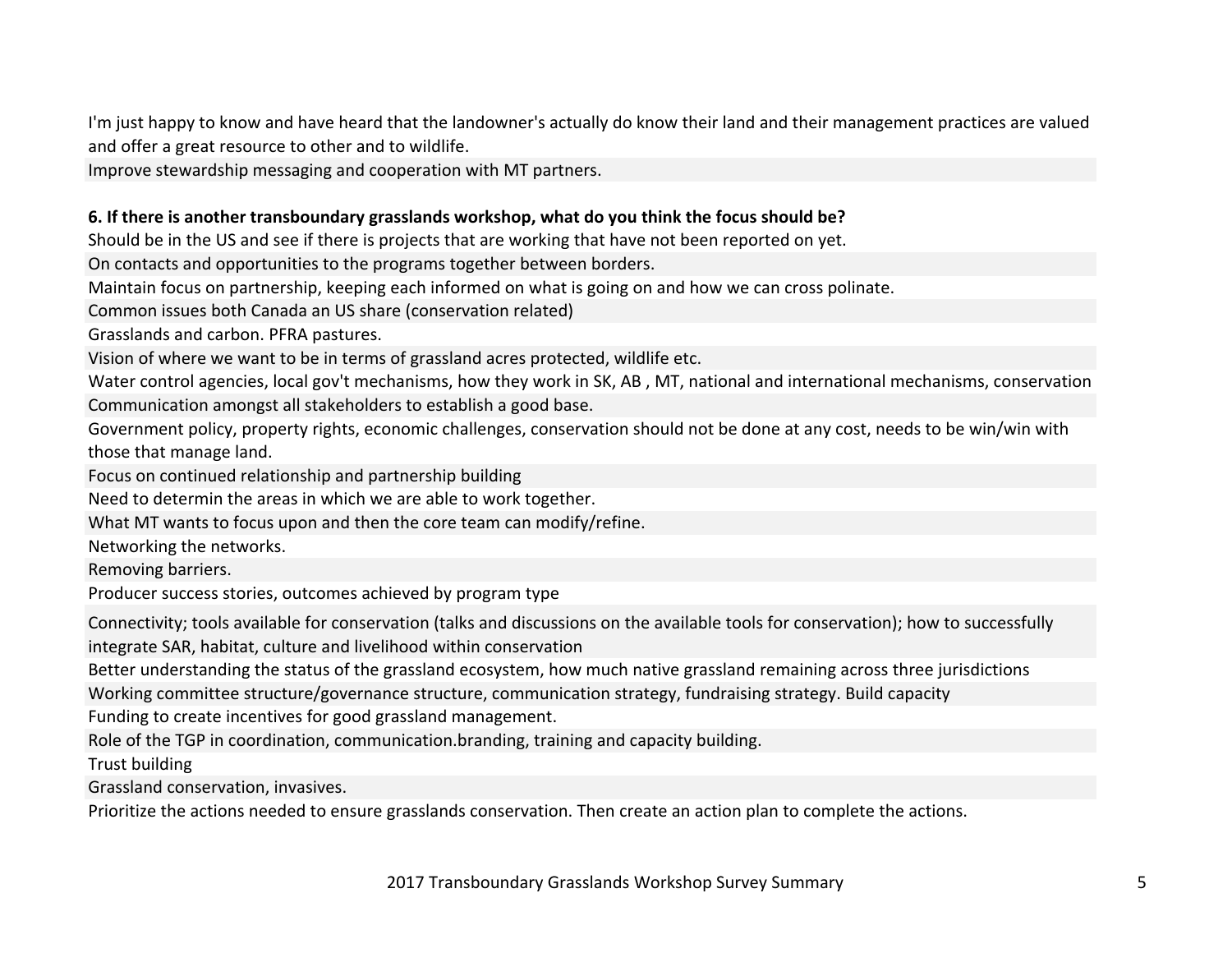More info on successful programs. USA-Sage Grouse Initiatives, perhaps panel discussions to compare jurisdictions. Soil conservation

Watershed focus, connection of landuse planning to producer stewardship?

## **7.** If there is a follow-up transboundary workshop, please identify any agencies, organizations or individuals that should be **included as invitees.**

Alberta Beef Producers, Alberta Public Lands (Grazing Reserves, One Four Grazing, Alberta Grazing Leaseholder Association, MD Cypress)

Cows and Fish, Western Stock Growers' Association, Alberta Grazing Leaseholders Association.

Multi-level agriculture representatives, Endangered Species Act (Representatives and presenters)

Legislative representatives.

Other SK First Nations, federal agency representation. FSIN, Nekaneet and other First Nations in the focal area.

Thought there would be more Treaty 4 people here.

Local organizations, non profits.

Elected government officials, local, provincial, landowners.

Department of National Defence from Suffield, try to get some elected officials in attendance.

Need to include petroleum industry and possibly other industries.

More USA if in Canada, more Canada if in USA

Ag Canada, Ministries of AG

Government Planners (MD's, Province), TNC, Potential Funding Partners,

Operation Grassland Community (AB)

More landowners and community members. Need travel funding for these folks.

Each conservation district in the focus area.

Ducks Unlimited, Pheasants Forever

Build on current list.

More municipalities/counties, RM's

Same. Possibly more political support agency and department heads. ABMI(?) AB